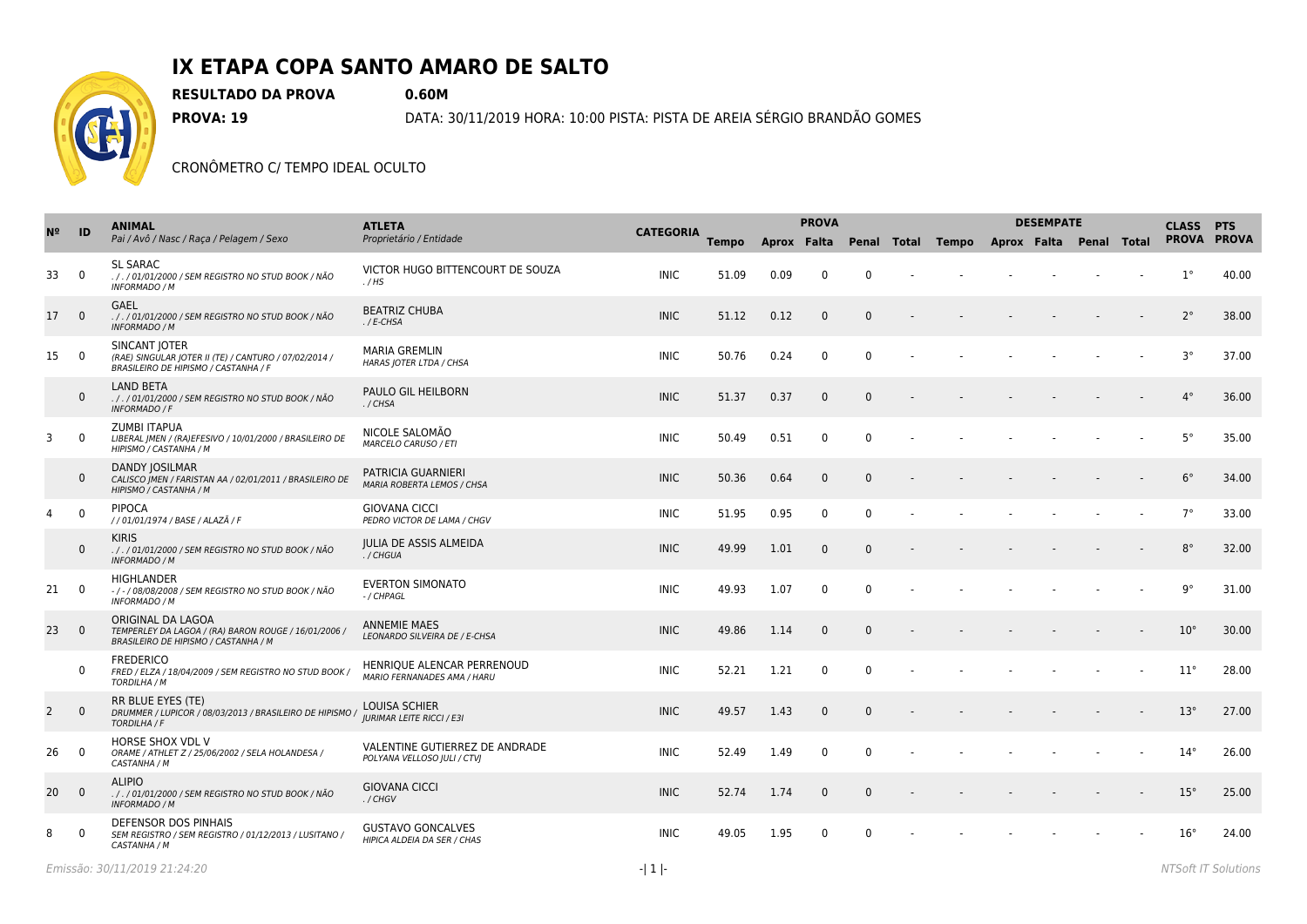

## **IX ETAPA COPA SANTO AMARO DE SALTO**

**RESULTADO DA PROVA 0.60M**

**PROVA: 19** DATA: 30/11/2019 HORA: 10:00 PISTA: PISTA DE AREIA SÉRGIO BRANDÃO GOMES

CRONÔMETRO C/ TEMPO IDEAL OCULTO

| N <sup>2</sup>  | ID             | <b>ANIMAL</b><br>Pai / Avô / Nasc / Raça / Pelagem / Sexo                                                        | <b>ATLETA</b>                                                  |                  |              |             | <b>PROVA</b> |                |                |                                           | <b>DESEMPATE</b> | <b>CLASS PTS</b> |              |       |
|-----------------|----------------|------------------------------------------------------------------------------------------------------------------|----------------------------------------------------------------|------------------|--------------|-------------|--------------|----------------|----------------|-------------------------------------------|------------------|------------------|--------------|-------|
|                 |                |                                                                                                                  | Proprietário / Entidade                                        | <b>CATEGORIA</b> | <b>Tempo</b> | Aprox Falta |              |                |                | Penal Total Tempo Aprox Falta Penal Total |                  |                  | PROVA PROVA  |       |
|                 | $\mathbf{0}$   | <b>CHICLETE</b><br>NÃO INFORMADO / NÃO INFORMADO / 01/01/2002 / SEM<br>REGISTRO NO STUD BOOK / NÃO INFORMADO / M | <b>VALENTINA GASPARETTO</b><br>NÃO INFORMADO / CHSA            | <b>INIC</b>      | 48.70        | 2.30        | $\mathbf{0}$ | $\mathbf{0}$   |                |                                           |                  |                  | 17°          | 23.00 |
| 12              | $\overline{0}$ | <b>ANTARES IMEN</b><br>ALME STAR / PILOT / 29/11/1995 / BRASILEIRO DE HIPISMO /<br>ALAZÃ / F                     | RAFAELA HENRIOUE<br><b>AGROMEN AGROPECUARIA / CHPAGL</b>       | <b>INIC</b>      | 53.34        | 2.34        | 0            | $\Omega$       |                |                                           |                  |                  | $18^{\circ}$ | 22.00 |
| 36              | $\overline{0}$ | GAEL<br>././01/01/2000/SEM REGISTRO NO STUD BOOK/NÃO<br><b>INFORMADO / M</b>                                     | RODRIGO ANDRIOLLO BARCALA<br>$.$ / E-CHSA                      | <b>INIC</b>      | 48.44        | 2.56        | $\mathbf{0}$ | $\Omega$       |                |                                           |                  |                  | $19^{\circ}$ | 21.00 |
| 5 <sub>1</sub>  | $\overline{0}$ | THOR SLEIPNIR<br>. / . / 04/12/2004 / BRASILEIRO DE HIPISMO / TORDILHA / M                                       | TATIANA BONDIOLLI RAGAZZI<br>TATIANA BONDIOLLI RA / HAJ        | <b>INIC</b>      | 53.68        | 2.68        | 0            | $\Omega$       |                |                                           |                  |                  | $20^{\circ}$ | 20.00 |
|                 | $\mathbf{0}$   | <b>SIMBA</b><br>././01/01/2000 / SEM REGISTRO NO STUD BOOK / NÃO<br><b>INFORMADO / M</b>                         | <b>VALENTINA GASPARETTO</b><br>./CHSA                          | <b>INIC</b>      | 53.69        | 2.69        | $\mathbf{0}$ | $\mathbf{0}$   |                |                                           |                  |                  | $21^{\circ}$ | 19.00 |
| 29              | $\mathbf 0$    | <b>HIPOLITO</b><br>-/-/07/07/2007 / SEM REGISTRO NO STUD BOOK / NÃO<br><b>INFORMADO / M</b>                      | JOANA HEYE YUN KWON<br>$-$ / E-CHSA                            | <b>INIC</b>      | 53.75        | 2.75        | 0            | $\Omega$       |                |                                           |                  |                  | $22^{\circ}$ | 18.00 |
|                 | $\mathbf{0}$   | ZAP<br>DESCONHECIDO / DESCONHECIO / 01/09/2010 / SEM<br>REGISTRO NO STUD BOOK / CASTANHA / M                     | LEONARDO JOSE MIRANDA TOMINO<br>CENTRO HIPICO ALDEIA / CHAS    | <b>INIC</b>      | 47.74        | 3.26        | $\mathbf{0}$ | $\mathbf{1}$   | $\overline{1}$ |                                           |                  |                  | $23^\circ$   | 17.00 |
|                 | $\mathbf 0$    | <b>OLGUITA</b><br>././01/01/2000 / SEM REGISTRO NO STUD BOOK / NÃO<br><b>INFORMADO / F</b>                       | SINIA KATHARINA REICHMANN SKIRMUNT<br>./CHSA                   | <b>INIC</b>      | 47.63        | 3.37        | 0            | 1              | 1              |                                           |                  |                  | $24^{\circ}$ | 16.00 |
|                 | $\mathbf{0}$   | <b>LADY LUA</b><br>SEM CADASTRO / SEM CADASTRO / 01/01/2000 / SEM<br>REGISTRO NO STUD BOOK / ALAZÃ / F           | MARCELA ARANTES ARAUJO<br>HIPICA ALDEIA DA SER / CONV          | <b>INIC</b>      | 54.41        | 3.41        | $\mathbf{0}$ | 1              | $\overline{1}$ |                                           |                  |                  | $25^\circ$   | 15.00 |
|                 | $\mathbf 0$    | <b>FENIX</b><br>IPRES / XIQUITO / 22/08/1980 / BRASILEIRO DE HIPISMO /<br>CASTANHA / M                           | <b>JULIANA BERTOCCI</b><br><b>JOSE RODRIGUES DE SO / CHGUA</b> | <b>INIC</b>      | 47.45        | 3.55        | $\mathbf 0$  | $\mathbf{1}$   | $\overline{1}$ |                                           |                  |                  | $26^{\circ}$ | 14.00 |
|                 | $\mathbf 0$    | <b>ANTARES IMEN</b><br>ALME STAR / PILOT / 29/11/1995 / BRASILEIRO DE HIPISMO /<br>ALAZÃ / F                     | <b>BEATRIZ BRANCO</b><br>AGROMEN AGROPECUARIA / CHPAGL         | <b>INIC</b>      | 54.78        | 3.78        | 0            | $\mathbf{1}$   | 1              |                                           |                  |                  | $27^\circ$   | 13.00 |
| $\mathbf{1}$    | $\mathbf 0$    | HORSE SHOX BIG RED<br>-/-/08/04/2003 / SEM REGISTRO NO STUD BOOK / ALAZÃ<br>APALUSA MANTADA NEVADA / M           | VALENTINE GUTIERREZ DE ANDRADE<br>POLYANA VELLOSO JULI / CTVJ  | <b>INIC</b>      | 54.80        | 3.80        | $\mathbf{0}$ | $\overline{1}$ | $\overline{1}$ |                                           |                  |                  | $28^\circ$   | 12.00 |
| $7\overline{ }$ | $\mathbf{0}$   | <b>VOLANT</b><br>/  / 02/08/2003 / SEM REGISTRO NO STUD BOOK /<br>ALAZÃ / M                                      | LUIZA FLAQUER NUNES<br>CENTRO HÍPICO SÃO JO / CHCE             | <b>INIC</b>      | 47.08        | 3.92        | $\mathbf{0}$ | $\mathbf{1}$   | $\mathbf{1}$   |                                           |                  |                  | 29°          | 11.00 |
| 10              | $\mathbf 0$    | <b>HIPOLITO</b><br>-/-/07/07/2007 / SEM REGISTRO NO STUD BOOK / NÃO<br><b>INFORMADO / M</b>                      | MARIA EUGENIA BASILE PALERMO<br>$-$ / E-CHSA                   | <b>INIC</b>      | 56.24        | 5.24        | 0            | 1              | 1              |                                           |                  |                  | $30^{\circ}$ | 10.00 |
| 22              | $\Omega$       | <b>ZUMBI ITAPUA</b><br>LIBERAL JMEN / (RA)EFESIVO / 10/01/2000 / BRASILEIRO DE<br>HIPISMO / CASTANHA / M         | <b>LOUISA SCHIER</b><br><b>MARCELO CARUSO / E3I</b>            | <b>INIC</b>      | 57.57        | 6.57        | $\Omega$     | $\overline{1}$ | $\mathbf{1}$   |                                           |                  |                  | $31^\circ$   | 9.00  |
|                 |                |                                                                                                                  |                                                                |                  |              |             |              |                |                |                                           |                  |                  |              |       |